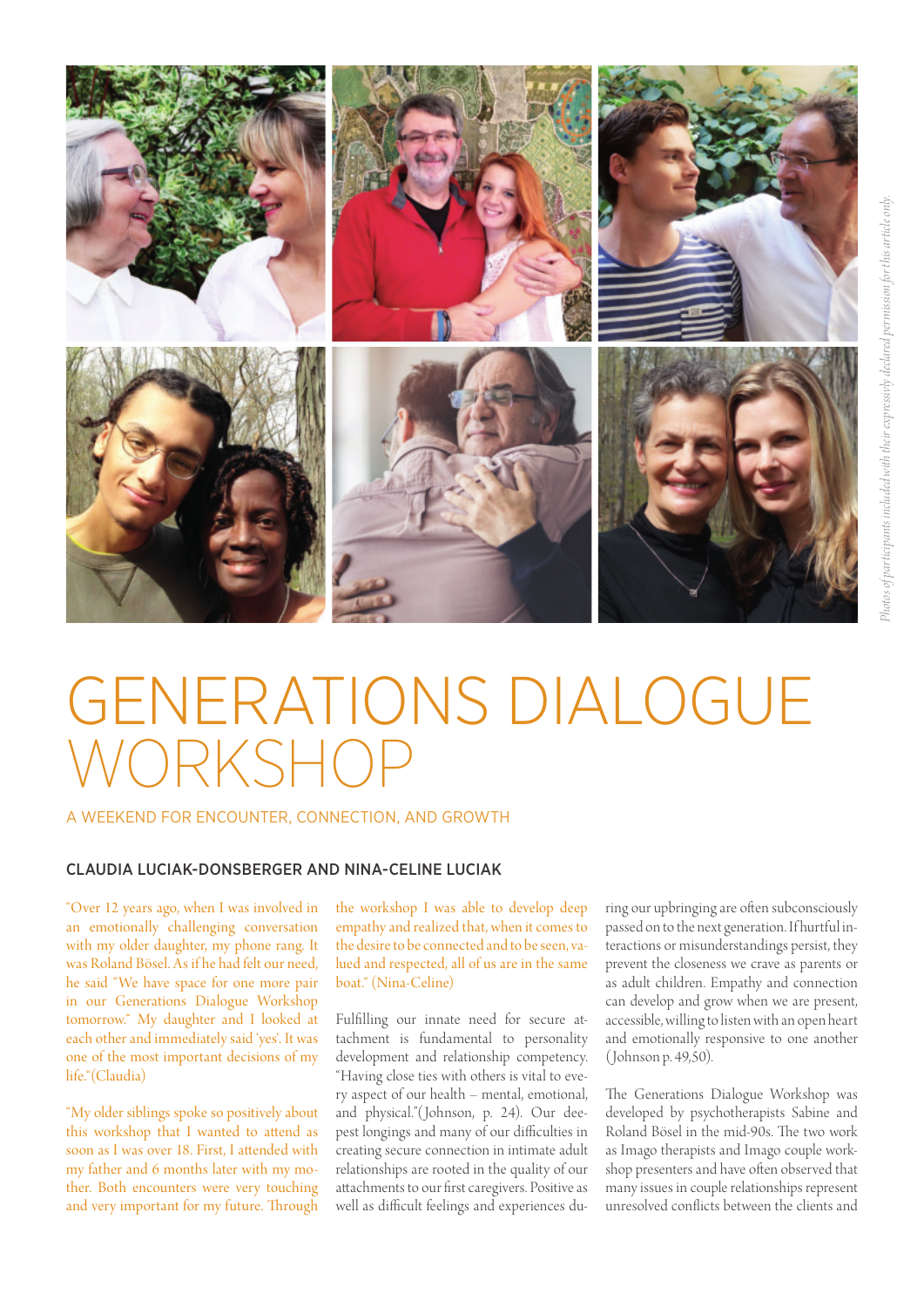

their parents. In the Imago Couples Workshop we become more aware of our "Imago", the projection of some of our parents' characteristics onto our partners (Hendrix 1988, 2008). The Generations Dialogue Workshop, however, offers a setting to focus on the relationship between parents and adult children in the here and now. In two and a half days, already strong relationships can be deepened, misunderstandings can be recognized and resolved, injuries can be made visible and forgiven. Old, often paralyzing family patterns become conscious, family secrets or dogmas liberatingly clarified.

James Framo, the author of Family-of- Origin Therapy, An Intergenerational Approach, has made it very clear how important it can be to involve members of the families of origin in a couples therapy. He emphasizes "one session of an adult with his/her parents and siblings... can have more beneficial therapeutic effects than the benefits derived from the entire length of a course of psychotherapy." (Framo, 1992 p. 1)

Since 2014, Claudia and her husband Mikael have been leading the Generations Dialogue Workshop in Austria and abroad and have trained therapists in their home countries

for them to be able to present these workshops. Sons and daughters experience "postchildhood nurturing" from a parent, who in turn is being nurtured and supported by the team to help her/him be emotionally present and accessible for their sons and daughters. Thus, original attachment injuries can heal at their source, which, according to Bowlby, if they prevail, continue to influence our later attachment styles in couple relationships. As Framo states "The best way to eliminate stuck patterns in couples therapy is to include the family of origin." (1992, p. 23). "Internalized conflicts from past family relationships are being lived through in the present marital relationship (Framo,1970,1992 p.2). After the Generations Dialogue Workshop, sons and daughters often experience the relationship with their mothers or fathers as safer and more trusting. This in turn may impact their other relationships, especially with partners and children.

During our 25 workshops worldwide, we have observed that relationships between adult sons and their fathers are often characterized by apparent emotional detachment or at least by avoiding to address deeper feelings. While many sons could not share freely with their dads before the workshop, their

feedback after the workshop is particularly touching, with comments such as these "The best, most connected weekend I've ever had with my father", "Since the weekend with my dad I have become a loving and understanding daddy to my own little sons", "This is the first time, my son as shared his inner world", and "Frankly, I've never experienced a conversation of such depth and sensitivity between two men!" These statements confirm the deep meaning of our work and its capacity to nourish intimacy and empathy.

Parents often give us feedback that they feel healed and touched by the openness and newly gained closeness with their adult children, especially by their sons and daughters` interest in their life stories, which for many parents of the war- and post-war generation was socially and politically traumatizing. Many speak for the first time about their past in the safe containment of this group. I experienced some of the most touching moments of my life, when I could deeply feel the empathy of my son and my daughters for my childhood story (Claudia).

It was only through the workshops, in combination with reading Sabine Bode's writings on the impact of war on future generations,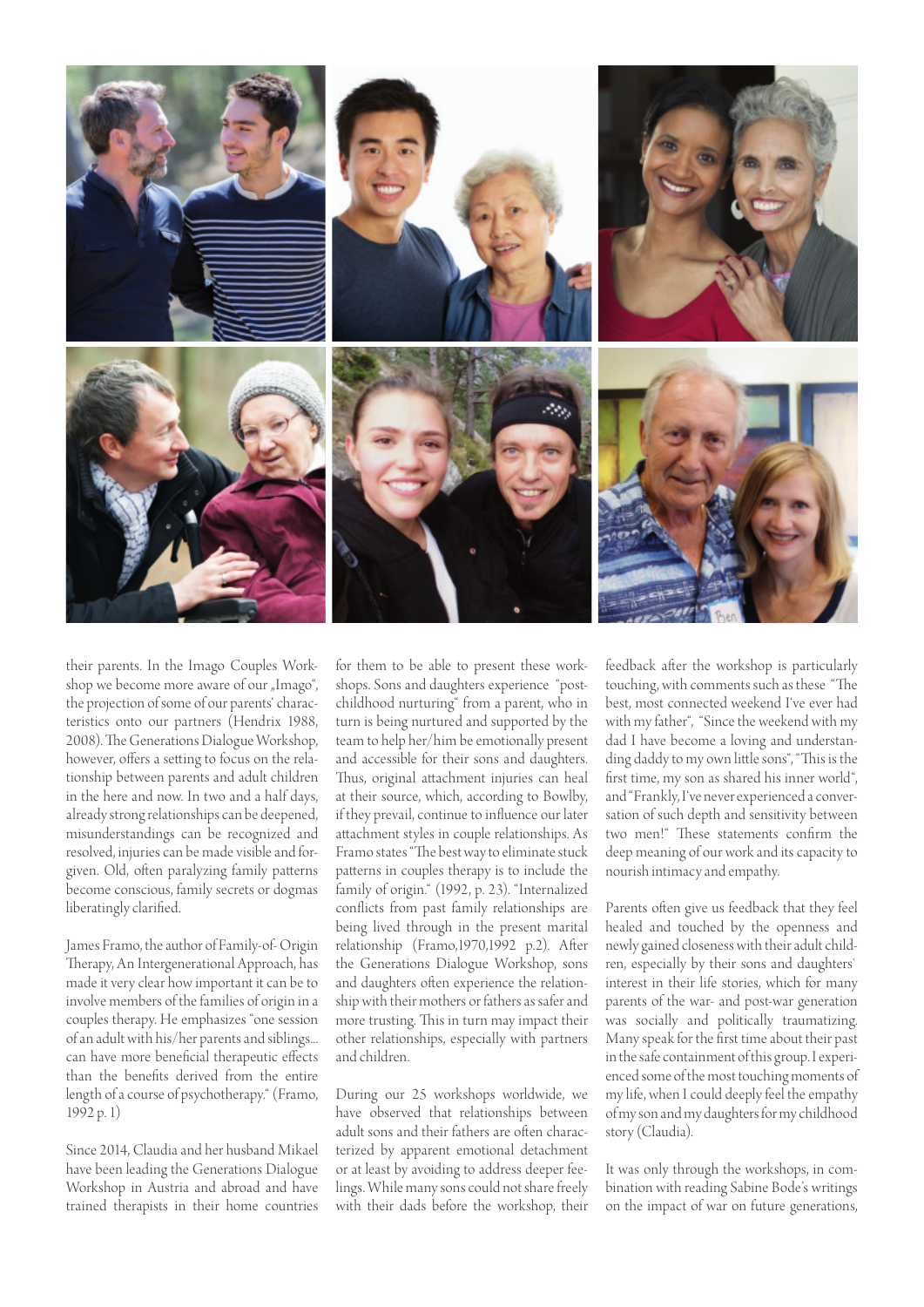

Nina-Celine Luciak

studies Psychotherapy Sciences at the Sigmund Freud University in Vienna, Austria, where she is in training in Integrative Gestalt Therapy. She attended Generation Dialogue Workshops with both parents and a Sibling Workshop with her older sister. Over 10 times, she enthusiastically assisted various Generation Dialogue Workshop presenters in Austria, in the US and in South Africa.

## luciak.nina@gmail.com



post-war children who seldom talked about painful experiences of my past, least of all to my children. As one mother put it "I had to turn eighty five to experience that opening up and trusting others feels so liberating."

It is questionable whether a child can learn to talk about his/her feelings and experiences with honesty, if parents do not share their inner world. Generational dialogues introduce such an exchange as a kind of new tradition into the family. Anne Frank wrote about the importance of parents opening up to their children in her diary: "By the way, I can not put my trust in anyone who does not tell me much about himself, and because I know nothing about Pim [Otto], I will not be able to enter the path to confidentiality between us. I hid everything from father that touched me, never letting him share my ideals, and I alienated him with will and intention." (p. 307, German Edition). And Otto Frank, after reading his daughter's diaries after her death: "Although I had a good relationship with Anne, my conclusion is that most parents do not really know their children."

## Structure and theory supporting the workshop concept

Generations Dialogue Workshops are led by two experienced psychotherapists. Framo suggests that, ideally, a woman and a man, both with personal experience in having engaged in family-of-origin therapy, are best suited to lead this work. The workshop leaders are supported by a team of assistants, usually also psychotherapists, coaches, or psychology students, who ideally have also gained personal experience through their own participation in the workshop.

The first day is dedicated to building safety and trust. After some introductory didactics and experiential exercises, the older generation and the younger generation are divided into two small groups in order to explore their personal objectives for this inter-generational encounter and to prepare them for the three structured dialogues they will engage in during the workshop. Their commitment to confidentiality within these groups provides the safety needed to give brief insights into family histories and current life situations. The resulting connection between group members has proven to be essential for a successful outcome of this workshop. Sabine and Roland Bösel were inspired to include this format by their decade-long experience as facilitators of annual peer-groups.

During dialogues, as practiced in Imago Relationship Therapy, a method developed by Virginia Satir for couples and families is used, namely to sit across from one's partner, to make an honest statement, which the partner then mirrors (repeats) verbatim and reconfirms if she/he has heard what was said. The sender confirms or adds. Then they reverse roles. Listening and looking requires ones full attention (Satir, 1972 p.48). The encounter takes place in an open, appreciative, empathic atmosphere, inspired by the humanistic psychotherapeutic approaches of Maslow and Rogers. Rogers and his students were able to demonstrate that interpersonal empathy arises from reciprocal, emotionally accessible encounters.

Dialogues are given structure and emotional depth through sentence stems, i.e. parents and sons and daughters intuitively complete offered sentence beginnings. This therapeutic method was developed by Rotter and Rafferty in the 1950s and was shown to promote memories and associated feelings and became an integral part of Imago Dialogues.

## Theme-specific dialogues

The first dialogue in the Generations Dialogue Workshop addresses the parent-child relationship during childhood and youth. It is inspired by the parent-child dialogue, developed by Maya Kollman and Bruce Wood for couples as an integral part of the Imago couples workshop. In this dialogue, partners assume the role of the parent. In the Generations Dialogue Workshop, the son or daughter addresses the actual parent. This process may lead to feeling the core emotions of his or her childhood. The structure of the dialogue helps to address both positive and painful experiences and feelings. Parents are given the opportunity to validate these experiences and feelings and to take responsibility instead of seeking justifications. I reaped the benefits of this dialogue during my first Generations Dialogue Workshop. A contentious issue that had escalated for years, fueled by my defensive justifications and lack of empathy, was suddenly resolved as I learned to listen with compassion and was able to validate my daughter's pain. In 12 years since the workshop, this topic never again distanced us from each other (Claudia). Joshua Coleman, an expert in healing estranged parent-child re-



lationships, recognized that parents, who can hear and accept criticism, have a much better chance of having a connected and mutually appreciative relationship with their adult children than parents who justify or defend themselves (p.55). Of course, it hurts us parents to hear and to realize, how we were unable to respond to our children in ways they would have needed and deserved. Parents receive plenty of nurturing support for this courageous step from the team and usually earn gratitude, appreciation and respect from their children for engaging in this healing process. In the second dialogue, developed by Sabine and Roland Bösel, the parent talks about their own life story and their emotional heritage. Family patterns and loyalties passed down